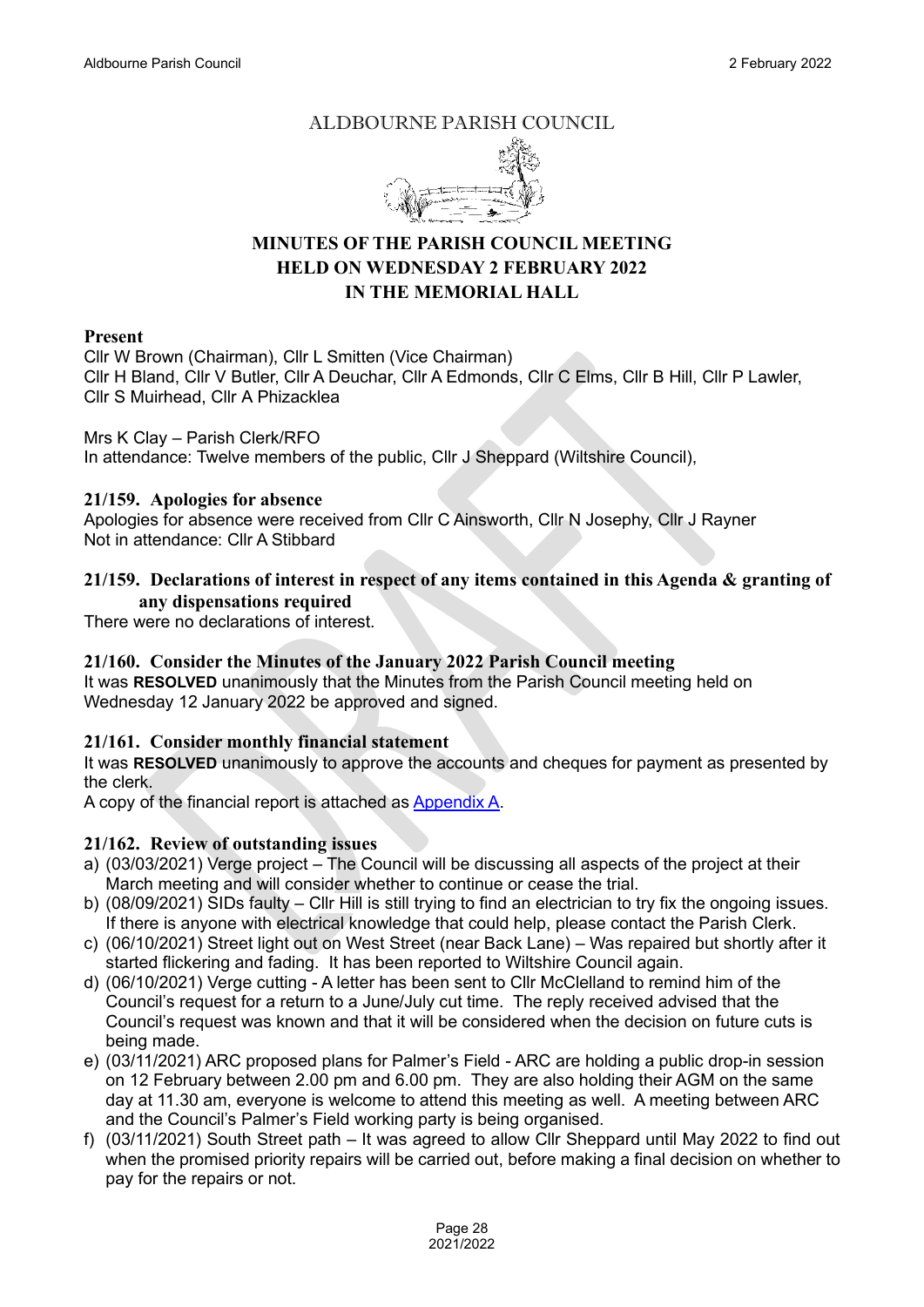g) Parish Steward – Cllr Sheppard was asked if Wiltshire Council would be willing to give the funding currently spent on the parish steward scheme directly to the Parish Council. This would allow them to contract their own steward who could carry out all the works required. Cllr Sheppard confirmed he would ask the question.

## **21/163. Questions and requests from the public for councillors to consider**

No questions from the public.

### **21/164. Consider updates, including decision on site allocations, to the draft Neighbourhood Plan following Regulation 14**

Regrettably, the outline planning application currently being considered by Wiltshire Council has confused the issue and made it hard for people to separate it from the site allocation. The outline planning application does not form part of the decision process in relation to the site allocation. The issues around keeping/removing the site allocation were discussed by the Council, with the Chairman suspending standing orders in the middle to allow members of the public present to make comment. Cllr Deuchar was thanked for the huge amount time and work she has put into the plan.

A motion to keep a final decision on the site allocation in abeyance and speak to villagers to seek their views on the site allocation was proposed.

The following amendment to the proposal was put forward and voted on.

It was **RESOLVED** five in favour and four against, with two abstentions, to keep a final decision on the site allocation in abeyance but to hold a Parish Council lead public meeting to hear the views of the wider village on whether the site allocation should remain in the plan or be removed from it.

The original proposal failed due to the amended proposal having been passed.

### **21/165. Consider expenditure for future work to the Neighbourhood Plan**

Decision on this expenditure delayed until a decision on the site allocation is made.

### **21/166. Update on refurbishment of the toilets**

The contractors tried to clean the graffiti but was unsuccessful. Cllr Edmonds and Cllr Butler have agreed to come onto the responsibility group to help with the discussions about the refurbishment.

#### **21/167. Discuss Platinum Jubilee celebrations and consider any requests for funding**

Due to Covid-19 it had not been possible for a meeting to be held yet. The committee has arranged to meet on Friday 4 February and will come back to the Council in March with proposals.

### **21/168. Discuss parking problems by the Post Office junction**

Rule 243 of the Highway Code states you must not park opposite or within 10 metres (32 feet) of a junction, except in an authorised parking space.

It was **RESOLVED** unanimously to look at mounting a sign at this location. Exact wording to be agreed with the highways engineer.

#### **21/169. Consider internal auditor**

It was **RESOLVED** unanimously to continue to contract Mr C McGowan to carry out internal audits for Aldbourne Parish Council.

### **21/170. Wiltshire Council report**

Cllr Sheppard advised that £500,000 had been added to next year's Wiltshire Council budget for drainage works across the county.